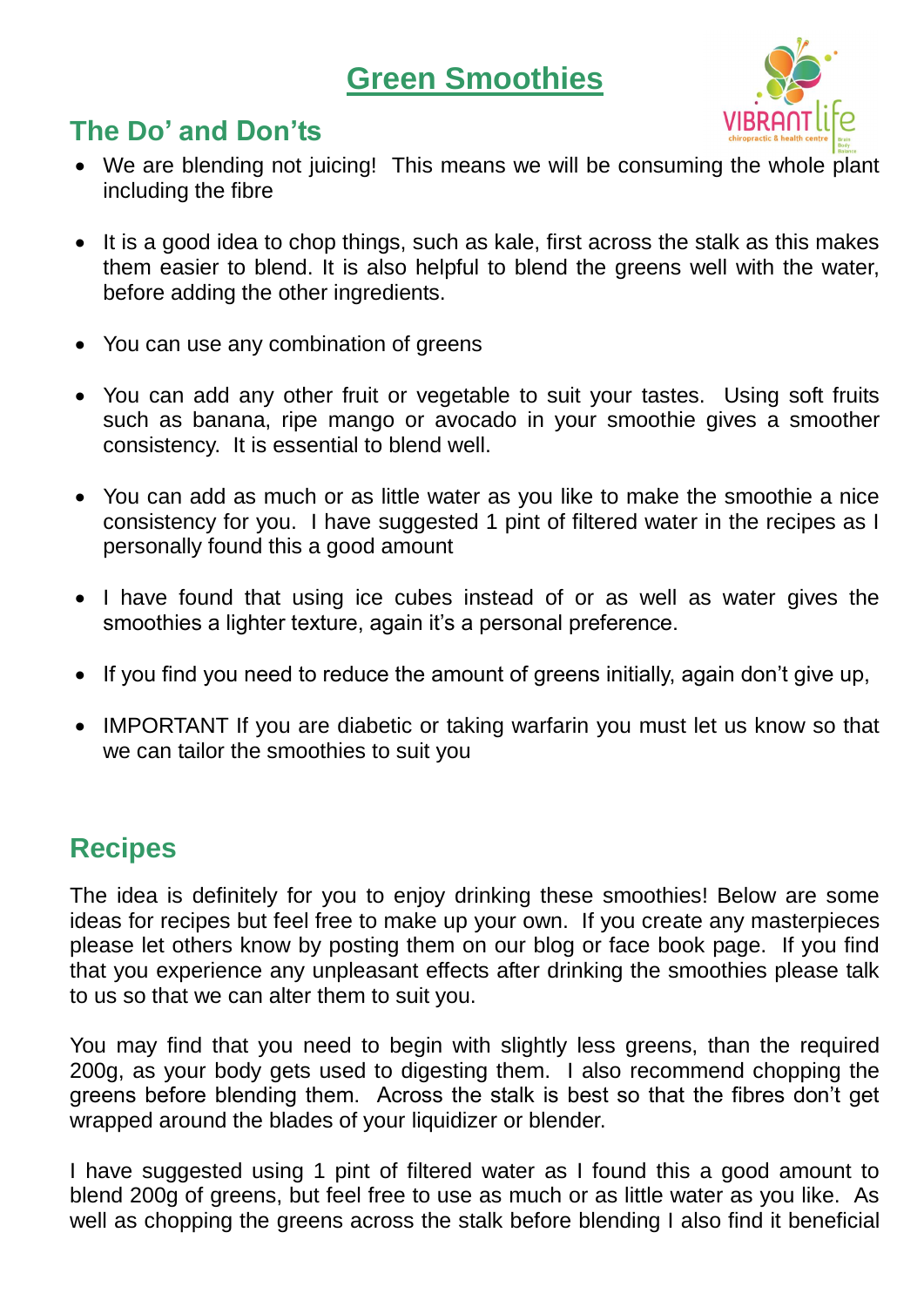to blend the greens with water first before adding the other ingredients. Do blend well. The smaller the motor on your blender the longer you will need to blend for.

Try adding freshly squeezed lemon or lime juice for a slightly different flavour, the vitamin C is a natural preservative and citrus fruits are very alkalising for your body.

Green smoothies are said to be the most nutritious meal on earth. A good ratio is 40% greens to 60% fruit. Sweet fruit takes away the bitterness of the greens. If your smoothie is too bitter for your tastes try adding a little more fruit. Blend very well.

### **Sweet Green Smoothies**

### **Wild Banango**

200g of chickweed, lambs quarters or nettles 1 banana 1 small mango 1 pint water

## **Twisting my melon**

100g leaves romaine lettuce 5 cups water melon 1 cup water

## **Berry pudding**

1 stalk of celery 200g chopped Spinach, kale or chard Two cups of fresh or frozen berries (black, blue, strawberries) 1 banana 1 pint water

## **Aloe Live**

- 1 apple 1 banana 200g chopped spinach, kale or chard 1 small piece aloe
- 1 pint filtered water

## **Minty Thrill**

2 large or 4 small ripe pears 100g chopped kale 80g mint 1 pint water

## **Cos your worth it**

100g chard, kale or spinach 1 kiwifruit 1 mango (or avocado) 2 cups Cos lettuce large handful of mint leaves 1 cup watermelon 2 cups water

## **Strawberry Field**

200g chopped spinach kale or chard 1 cup fresh or frozen strawberries 1 banana 1 pint of water

## **Banana Greens**

200g kale, spinach or chard 2 large or 4 small bananas 1 pint filtered water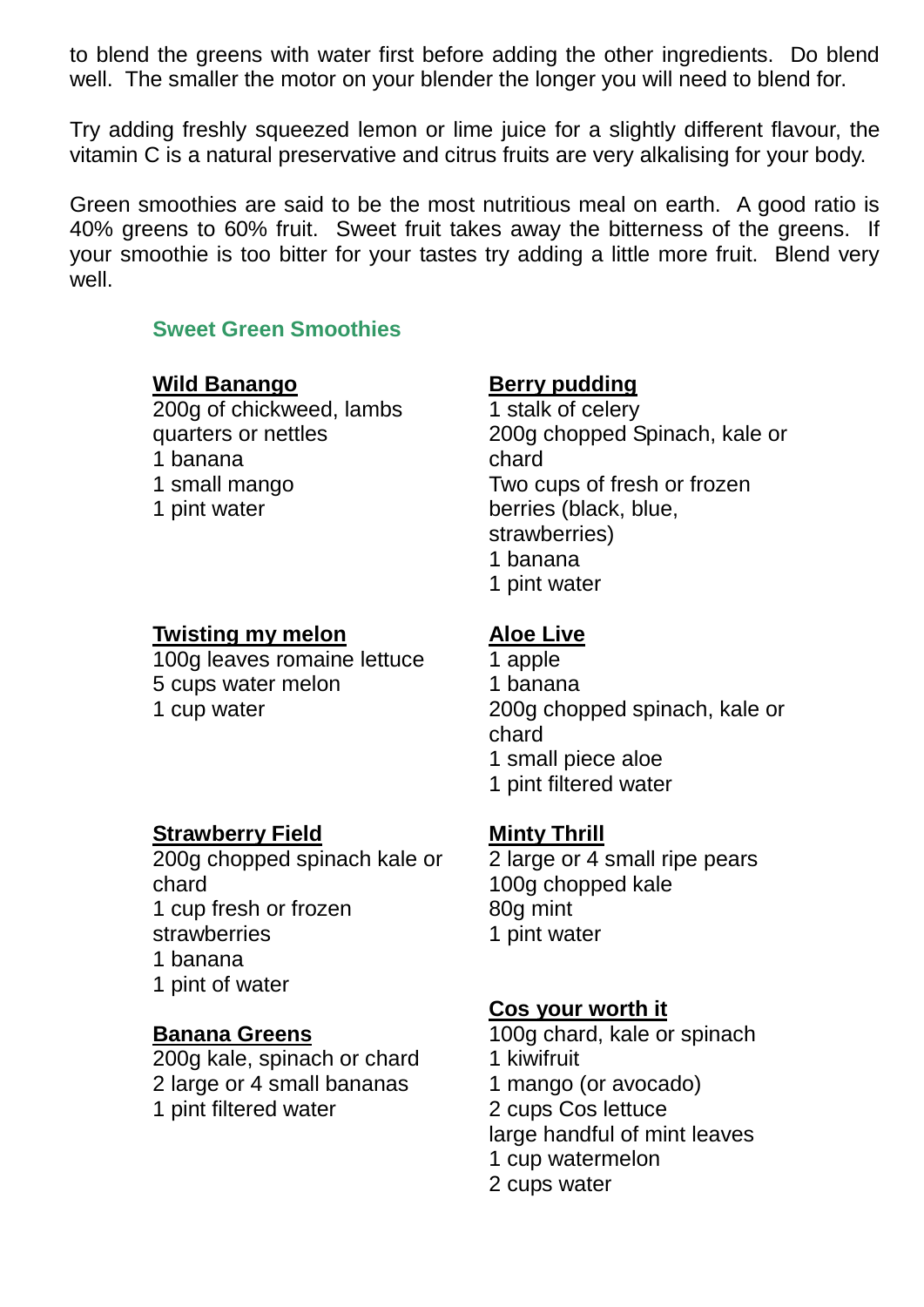#### **Get Minted**

150g kale, spinach, chard 2 grapefruits, peeled 2 tablespoons mint 6 ice cubes Sweetener to taste (2 tsp raw agave nectar or honey)

## **Savoury Smoothies**

**Green Thai** 150g mixed leaves 50g coriander 1 clove garlic ½ red pepper ½ lime / lemon juice 3 small tomatoes 2 cups – 1 pint water

#### **Lemon Jalapeno**

200g spinach / chard ½ lemon juice 4 small tomatoes ½ inch jalapeno pepper 1 small clove garlic 2 cups – 1 pint water

#### **Bugs Bunny**

150g mixed green leaves 2 stalks celery 1 medium carrot 2 inches cucumber 1 apple 1 pint water

#### **Shivering Popeye**

- 100g spinach 100g chard 2 frozen bananas 1 apple 1 pear cored and diced
- 1 orange peeled

#### **Green Dalek**

150g mixed green leaves 50g dill ½ lime or lemon juiced 3 cloves garlic ¼ cup sun dried tomatoes 2 cups – 1 pint water

#### **Basil Fawlty**

100g spinach 6 leaves red lettuce 30g basil ½ lemon or lime juiced ½ red onion 2 celery sticks ¼ avocado 2 cups – 1 pint water